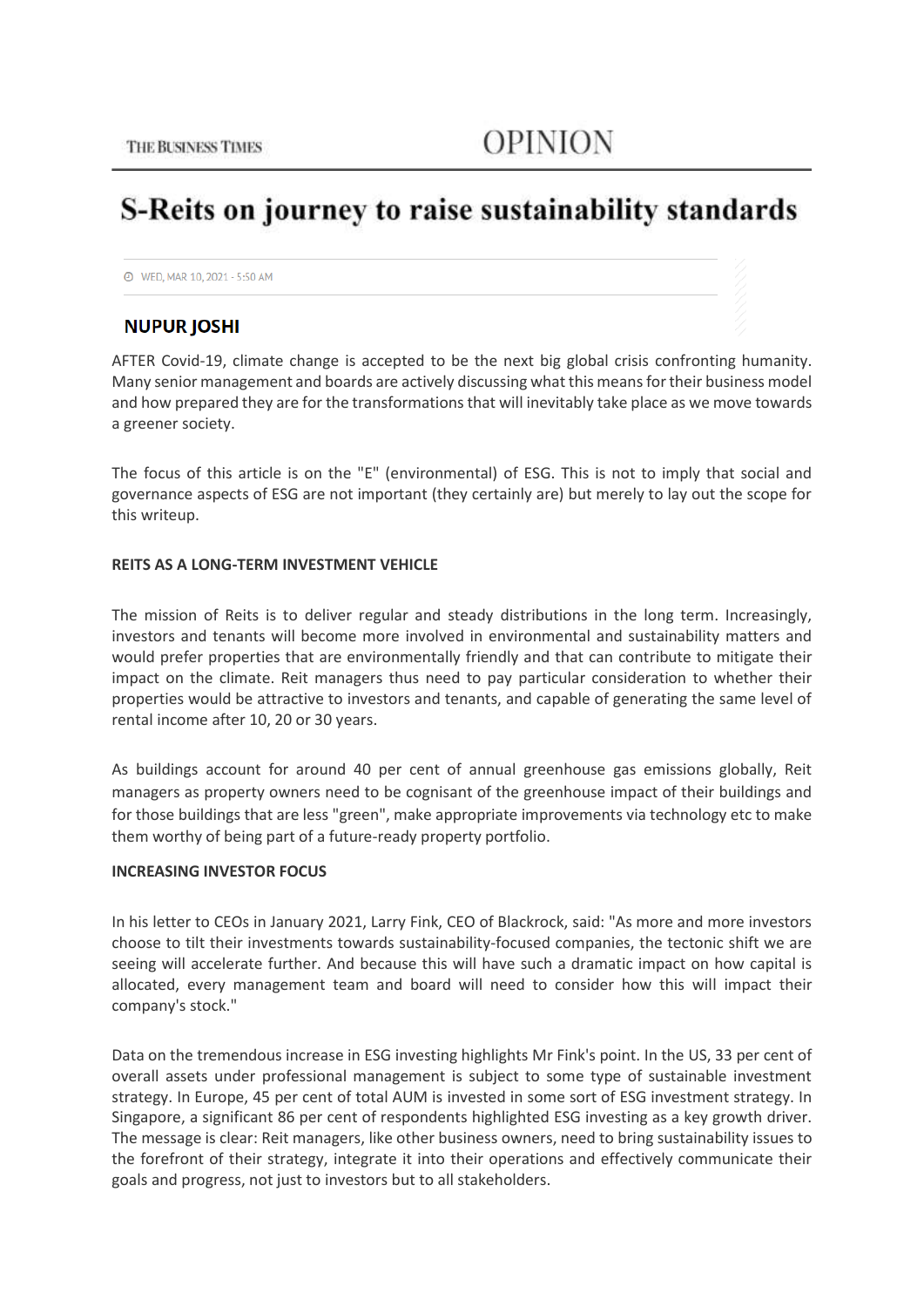#### **ROLE OF GOVERNMENT**

The government and Singapore Exchange have been guiding companies, including Reits, along this journey. Singapore Reits (S-Reits) are of diverse size and maturity. Many are part of a bigger group and started on their sustainability journey years ago, while others are turning their attention to this issue more recently. To get everyone on the same page, SGX mandated a new listing rule (effective for FY ending on or after Dec 31, 2017) requiring listed issuers to issue an annual sustainability report on a comply-or-explain basis. A 2019 study noted that the real estate sector was among the best in terms of reporting quality.

In 2019, the Monetary Authority of Singapore (MAS) announced its Green Finance Action Plan with the vision of making Singapore a leading centre for Green Finance in Asia. In December 2020, MAS published its Guidelines around Environmental Risk Management with proposals on how financial institutions, including Reits, may incorporate Environmental Risk Management into their overall risk management framework. Other initiatives by MAS include the Sustainable Bond Grant Scheme, Green and Sustainability-Linked Loan Grant Scheme, etc. There is thus clear encouragement from regulators that corporates need to make sustainability matters integral to their overall strategy.

# **WHERE ARE REITS ON THEIR SUSTAINABILITY JOURNEY?**

All S-Reits now produce annual sustainability reports which have encouraged them to re-examine their portfolio and operations through a sustainability lens. Reits are now striving to increase the proportion of "green" properties in their portfolios, ie, properties that adhere to some nationally or internationally recognised green standard (eg the Building and Construction Authority's) by consciously favouring acquisitions of properties with green characteristics or if developing/redeveloping, aiming to achieve a relevant green building certification.

S-Reits have also been active in the area of green finance with real estate companies (that sponsor Reits) and Reits accounting for a significant proportion of green financing done in Singapore in the last two years. Close to a dozen Reits have already issued green finance, either in the form of green loans, green bonds, sustainability-linked loans or even a green perpetual. There is no doubt that many more Reits will follow suit, especially with the encouragement from MAS via their various grant schemes.

Many Reits, often at their sponsor/group level, have constituted a "sustainability council" with some board representation or reporting to the board. Other Reits may not have a formalised council yet but are discussing sustainability issues at the board level, indicating that this is now becoming a strategic issue.

# **CONCLUSION**

Globally, we are in the relatively early days of this movement towards integrating financial and sustainability considerations into overall corporate strategy and operations. Internationally, there is a move towards harmonising the plethora of ESG reporting standards. This will help to provide corporates and investors a clearer framework for reporting and comparability. A harmonised ESG reporting framework will also spur the creation of new ESG indices and sustainability themed ETFs which will help to make ESG investing more mainstream. SGX has already launched two new ESG ETFs in late 2020 and the trend is likely to continue. Investors are also refining their ESG evaluation frameworks.